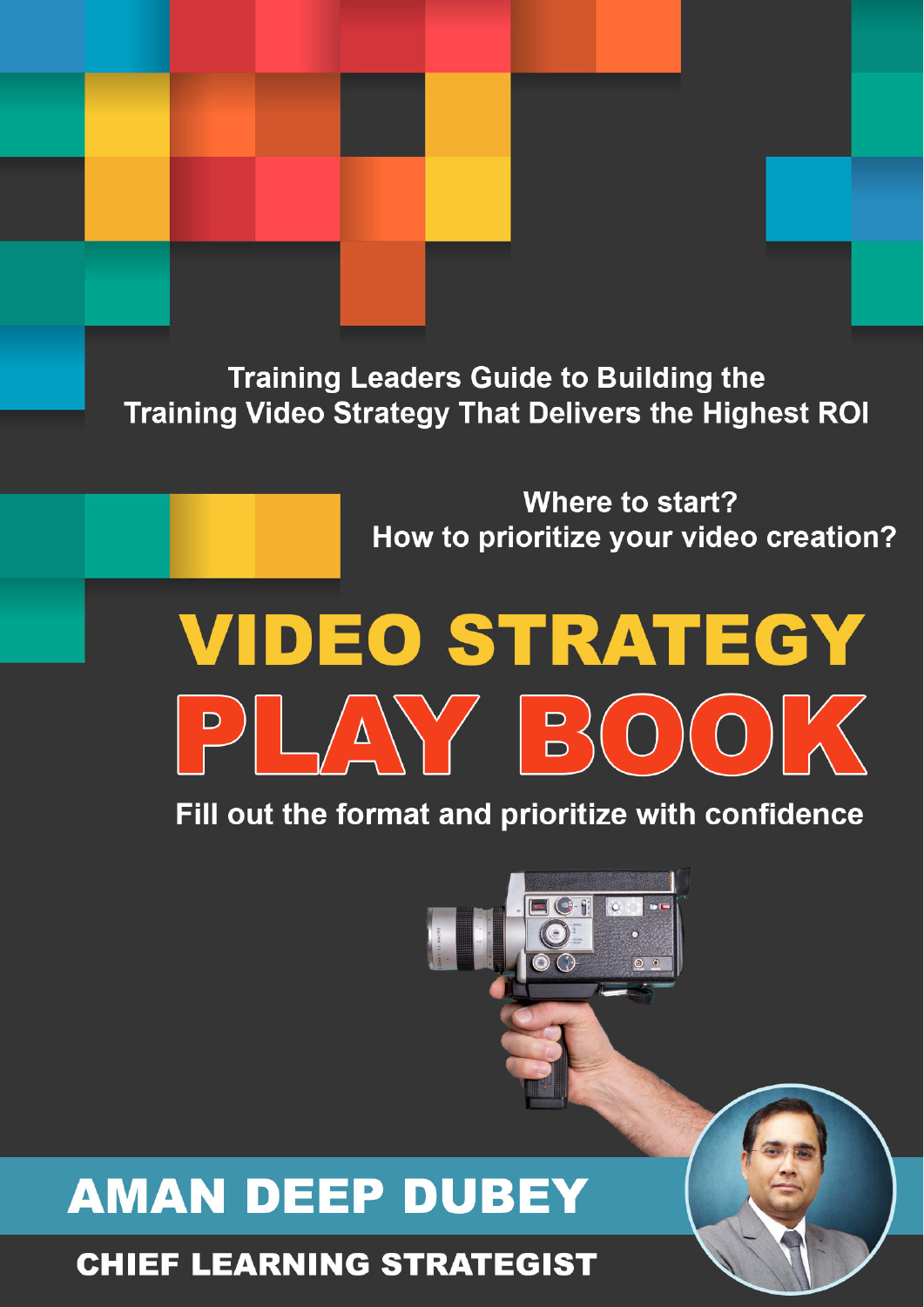### **Copyright Information**

Learn Tech owns full and exclusive right to this material through all copyright laws. No redesign, editing, or reproduction of this material is permitted without written permission of the company.

### **Contact: amandeepdubey@learntech.in**



UTIONS

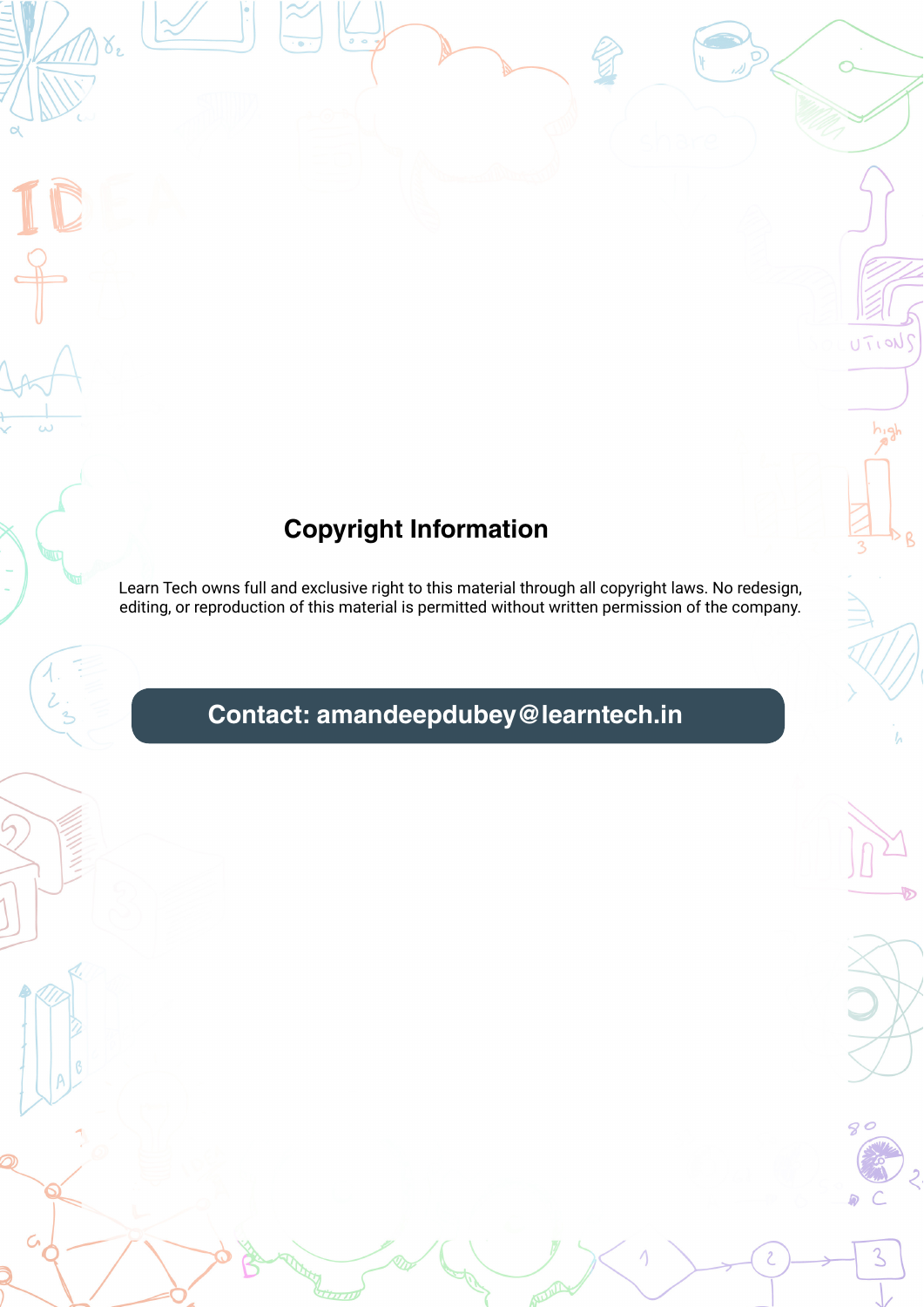

C Aman Deep Dubey Learning Design Summit I www.LearnTech.in **3**

# **Getting Started!**

#### Now you are excited about using videos in training for your audience so how do you move forward??

Video development projects are time-taking and need to be meticulously planned. Steps below will help you to get started.

#### Look at videos available with the organization

Chances are there could be some videos that were recorded earlier that you may get your hands to, working with those videos to repurpose and make them available will be the best strategy to gain management favour and get some good reviews from the employees without too much investment

Here are some things you are likely to find and you can create magic with them.

- 1. Videos of talks from founder / MD / Senior Leaders
- Get hold of those videos
- Improve audio
- Create chapter markers for important parts discussed
- Ready to serve to your audience
- 2. Photographs from events
- Create a slideshow
- Make it fun and interesting with annotation use it to show culture and people of the organization to New Hires and Customers

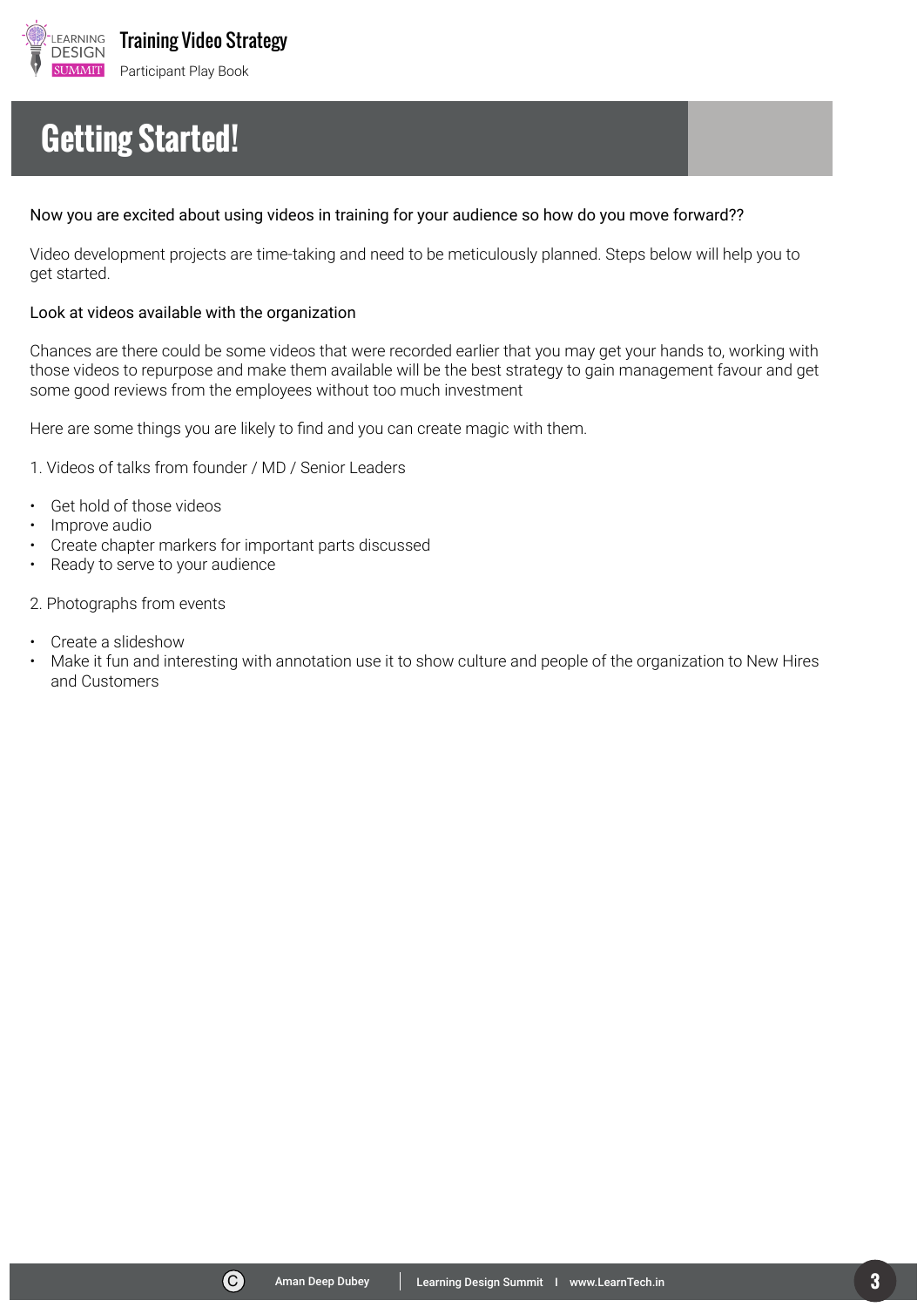

## **Identify Top Video Subjects**

Please fill out the important ideas that you can think:

1. Company Profile / Culture of Your Company / Mission / Vision / History / Achievements

2. Laws Regulations & Compliance

3. Safety Videos - (Good behavior Demonstration Videos)

4. Technical Training / Application training

5. Domain Training

6. Process Training

#### 7. Soft Skills Videos



Learning Design Summit | www.LearnTech.in

4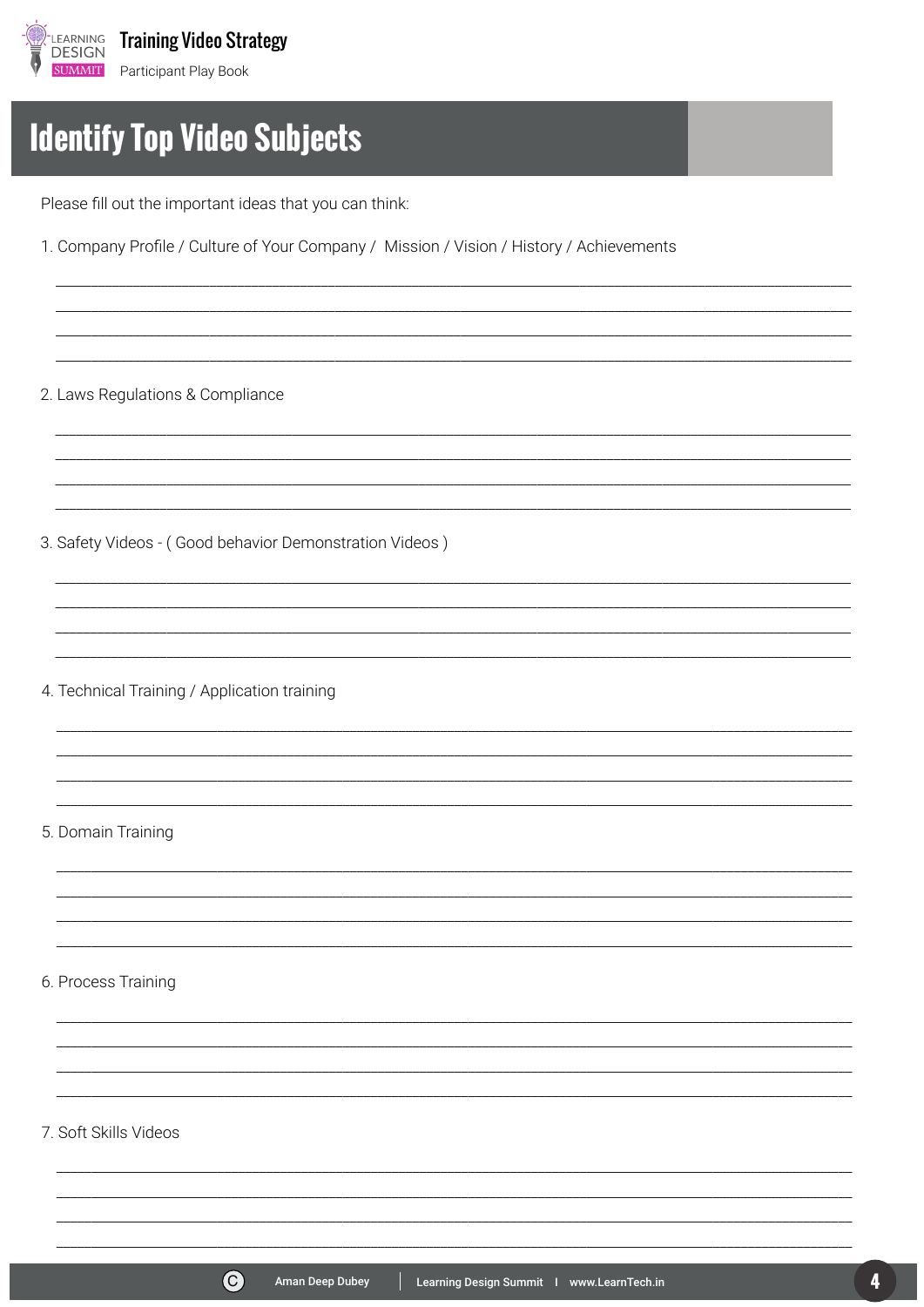

## **Prioritize Your Video Creation**

Fill out this format step wise to get the priority of videos that will deliver highest ROI

| Step 1                                                                                                  | Step 2                                                                         | Step 3                                                         | Step 4                                                                                                                                                                                                                                                 | Step 5                                                                                                            |
|---------------------------------------------------------------------------------------------------------|--------------------------------------------------------------------------------|----------------------------------------------------------------|--------------------------------------------------------------------------------------------------------------------------------------------------------------------------------------------------------------------------------------------------------|-------------------------------------------------------------------------------------------------------------------|
| List                                                                                                    | Watchers                                                                       | Frequency                                                      | Importance                                                                                                                                                                                                                                             | Score                                                                                                             |
| List all videos you can<br>think of that you would<br>like to produce as part<br>of your video strategy | Estimate the number<br>of people who will be<br>required to watch the<br>video | Estimate the<br>frequency that they can<br>refer to this video | Estimate how<br>important is this<br>problem you are<br>trying to solve through<br>videos to the<br>management (give it<br>rating of 1-9, 9 being<br>most important-<br>something that<br>management is<br>actively looking to solve<br>in the company | Multiply the 3 columns<br>and get a final score.<br>There you goyou have<br>the priority of videos<br>worked out. |
|                                                                                                         |                                                                                |                                                                |                                                                                                                                                                                                                                                        |                                                                                                                   |
|                                                                                                         |                                                                                |                                                                |                                                                                                                                                                                                                                                        |                                                                                                                   |
|                                                                                                         |                                                                                |                                                                |                                                                                                                                                                                                                                                        |                                                                                                                   |
|                                                                                                         |                                                                                |                                                                |                                                                                                                                                                                                                                                        |                                                                                                                   |
|                                                                                                         |                                                                                |                                                                |                                                                                                                                                                                                                                                        |                                                                                                                   |
|                                                                                                         |                                                                                |                                                                |                                                                                                                                                                                                                                                        |                                                                                                                   |
|                                                                                                         |                                                                                |                                                                |                                                                                                                                                                                                                                                        |                                                                                                                   |
|                                                                                                         |                                                                                |                                                                |                                                                                                                                                                                                                                                        |                                                                                                                   |
|                                                                                                         |                                                                                |                                                                |                                                                                                                                                                                                                                                        |                                                                                                                   |
|                                                                                                         |                                                                                |                                                                |                                                                                                                                                                                                                                                        |                                                                                                                   |
|                                                                                                         |                                                                                |                                                                |                                                                                                                                                                                                                                                        |                                                                                                                   |
|                                                                                                         |                                                                                |                                                                |                                                                                                                                                                                                                                                        |                                                                                                                   |
|                                                                                                         |                                                                                |                                                                |                                                                                                                                                                                                                                                        |                                                                                                                   |
|                                                                                                         |                                                                                |                                                                |                                                                                                                                                                                                                                                        |                                                                                                                   |
|                                                                                                         |                                                                                |                                                                |                                                                                                                                                                                                                                                        |                                                                                                                   |
|                                                                                                         |                                                                                |                                                                |                                                                                                                                                                                                                                                        |                                                                                                                   |
|                                                                                                         |                                                                                |                                                                |                                                                                                                                                                                                                                                        |                                                                                                                   |
|                                                                                                         |                                                                                |                                                                |                                                                                                                                                                                                                                                        |                                                                                                                   |